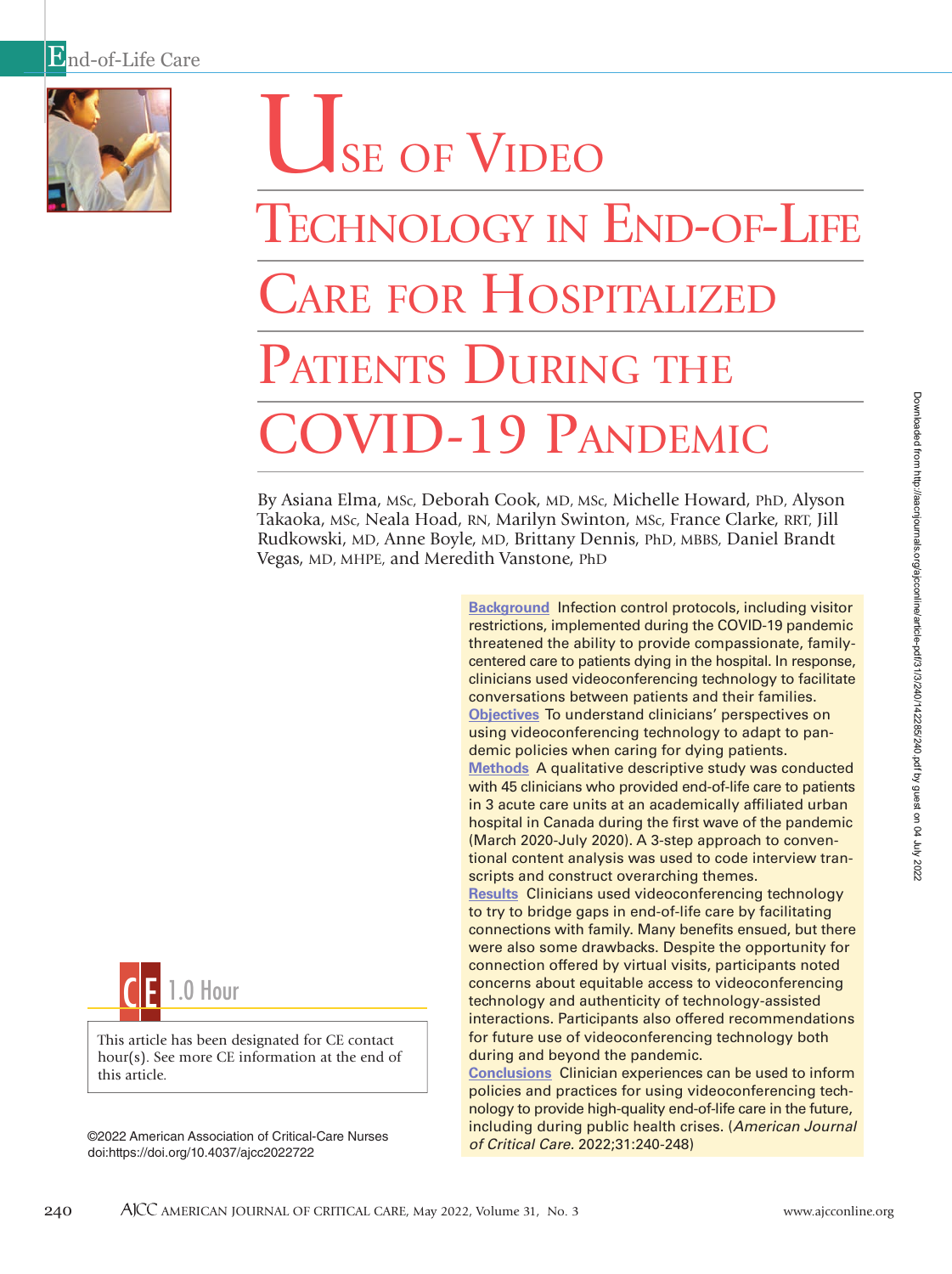isitor restrictions in hospitals are a common part of infection prevention and control (IPAC) measures to combat the spread of COVID-19.<sup>1-3</sup> These restrictions and other IPAC measures compromise essential end-of-life care trol (IPAC) measures to combat the spread of COVID-19.1-3 These restrictions and other IPAC measures compromise essential end-of-life care as patients' families and health care teams have less physical access to patients.4,5 Clinicians report experiencing difficulty in communicating and building relationships with patients ment for families and clinicians to wear full personal protective equipment.

Moral and psychological distress among clinicians increased as they were limited in their ability to provide essential components of care such as physical contact, comfort, and a sense of connection in patientpreferred ways. In response to visitor restrictions, clinicians have tried to compensate by being present for patients during their final moments of life and facilitating virtual connections between families and patients to allow communication, promote comfort, and create a meaningful death experience.<sup>7,8</sup>

# **About the Authors**

**Asiana Elma** is a research assistant, Department of Family Medicine, Faculty of Health Sciences, McMaster University, Hamilton, Ontario, Canada. **Deborah Cook** is a distinguished university professor, Department of Medicine, Division of Critical Care and Department of Health Research Methods, Evidence, and Impact, Faculty of Health Sciences, McMaster University, and a physician, Critical Care Program, St Joseph's Healthcare, Hamilton, Ontario, Canada. **Michelle Howard** is an associate professor, Department of Family Medicine, Faculty of Health Sciences, McMaster University. **Alyson Takaoka** was a research assistant, Department of Health Research Methods, Evidence, and Impact, Faculty of Health Sciences, McMaster University. **Neala Hoad** is a registered nurse, Critical Care Program, St Joseph's Healthcare Hamilton. **Marilyn Swinton** is a research coordinator, School of Rehabilitation Science, Faculty of Health Sciences, McMaster University. **France Clarke** is a critical care research coordinator, Department of Health Research Methods, Evidence, and Impact, Faculty of Health Sciences, McMaster University and a respiratory therapist, Critical Care Program, St Joseph's Healthcare Hamilton. **Jill Rudkowski** is an associate professor, Division of Critical Care, Department of Medicine, Faculty of Health Sciences, McMaster University, and head of service, Intensive Care Unit and Medical Step-Down Unit, St Joseph's Healthcare Hamilton. **Anne Boyle** is an associate clinical professor, Department of Family Medicine and a physician, Division of Palliative Care, St Joseph's Healthcare Hamilton. **Brittany Dennis** is an internal medicine resident, Department of Medicine, Division of Critical Care, Faculty of Health Sciences, McMaster University. **Daniel Brandt Vegas** is an associate professor, Department of Medicine, Division of General Internal Medicine, Faculty of Health Sciences, McMaster University. **Meredith Vanstone** is an associate professor, Department of Family Medicine, Faculty of Health Sciences, McMaster University.

**Corresponding author:** Meredith Vanstone, Associate Professor, Department of Family Medicine, David Braley Health Sciences Centre, 5001F, 100 Main St W, Hamilton, ON L8P 1H6 (email: meredith.vanstone@mcmaster.ca).

Before the pandemic, the use of telecommunication was increasing in many health care contexts. Documented benefits include improvements in assessment and management of symptoms through remote monitoring<sup>9</sup>; improvements in patients' knowledge, health behavior, and clinical outcomes<sup>10</sup>; facilitation of goal-of-care discussions $\mu$ ; and reductions in travel burden and cost related to in-person visitation.12,13 Although many health care institutions have adopted videoconferencing as an alternative to traditional communication methods, research is limited on the experiences of clinicians who used videoconferencing to provide end-of-life care during the pandemic. As key individuals who influence the use of technology in the hospital setting, clinicians can help to generate recommendations for the effective use of videoconferencing technology in the current pandemic and beyond. This report addresses the research question, "What were clinician perspectives on using videoconferencing technology to adapt to IPAC practices when caring for dying patients during the first wave of the COVID-19 pandemic?"

# **Methods**

# **Study Context**

This study was embedded in a palliative care clinical program called the "3 Wishes Project." As part of the 3 Wishes Project, an interprofessional care team elicited and fulfilled terminal wishes for dying patients and their family members to help alleviate suffering and honor dying patients during their last moments.<sup>14,15</sup> This clinical program was expanded to the COVID-19 and medical step-down units as part of a research initiative on adapting approaches to end-of-life care for patients with COVID-19 during a surge of cases in Ontario, Canada. Approaches were initially adapted for visitor restriction policies that, in March 2020, prohibited visitors inside hospital rooms. When the policies were changed to allow a brief visit immediately preceding the patient's death, the approaches were again modified. We previously reported on clinicians' perceptions of the value of this program for allowing human connection; helping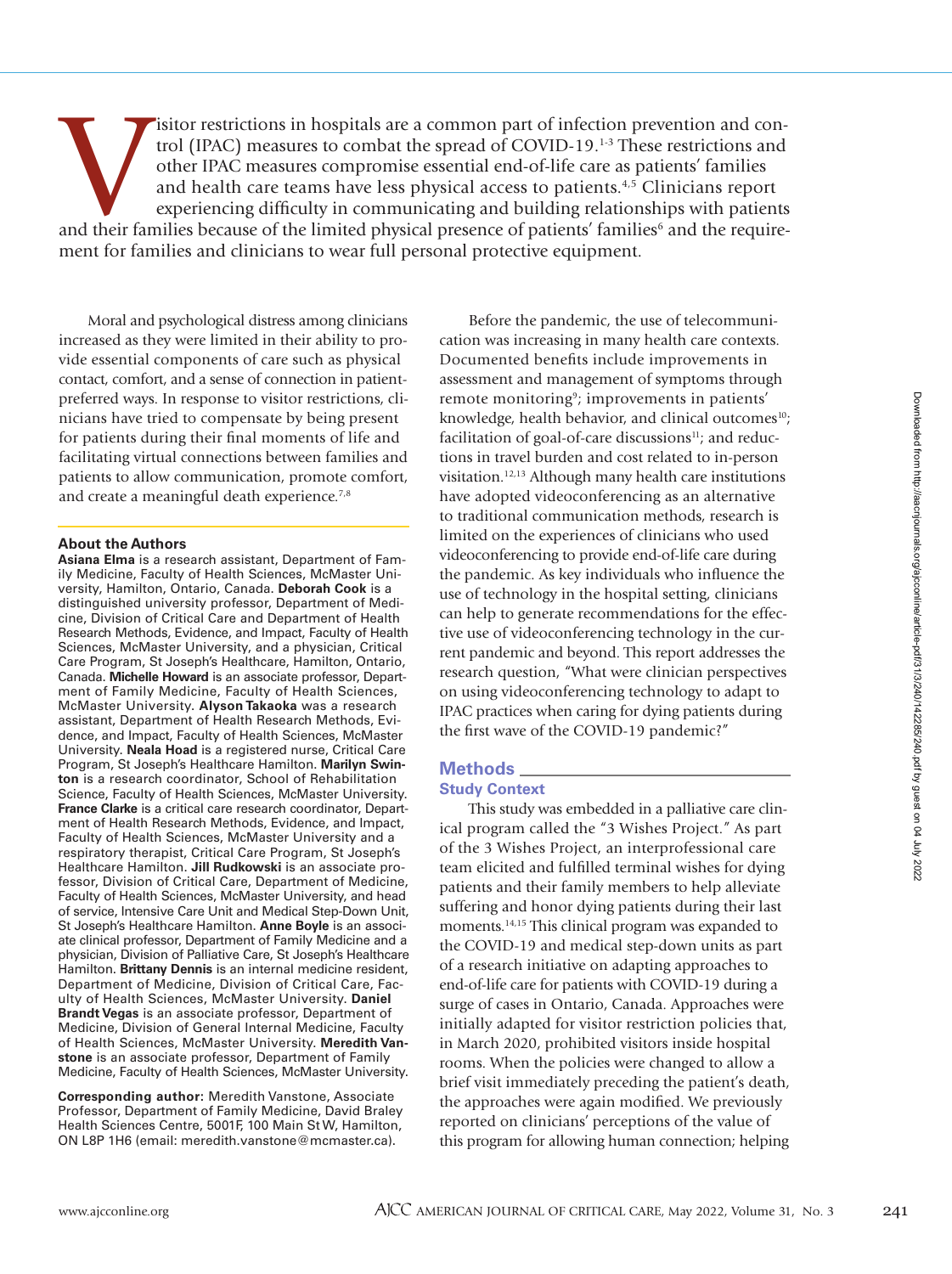### **Table Demographic data**

| <b>Characteristic</b>      | <b>No. of clinicians</b><br>$(N=45)$ |
|----------------------------|--------------------------------------|
| Sex                        |                                      |
| Female                     | 35                                   |
| <b>Male</b>                | 10                                   |
| Unit                       |                                      |
| Intensive care             | 34                                   |
| COVID-19                   | $\overline{7}$                       |
| <b>Medical step-down</b>   | $\overline{4}$                       |
| Interview format           |                                      |
| <b>Telephone</b>           | 20                                   |
| Zoom                       | 25                                   |
| Role                       |                                      |
| <b>Registered nurse</b>    | 18                                   |
| Attending physician        | 11                                   |
| <b>Medical resident</b>    | 8                                    |
| Spiritual care clinician   | $\overline{2}$                       |
| Clinical nurse specialist  | 1                                    |
| Registered practical nurse |                                      |
| Nurse manager              |                                      |
| Social worker              |                                      |
| Respiratory therapist      |                                      |
| Dietician                  |                                      |

ensure that family, friends, and clinicians were all focused on the patient's individuality and their preferences; and countering the challenges of providing optimal end-of-life care in the intensive care unit (ICU) during the pandemic.15

# **Study Design and Setting**

As part of the 3 Wishes Project, this qualitative descriptive study<sup>16</sup> was undertaken from March 2020 to July 2020 to understand clinicians' perspectives on providing compassionate end-of-life care for critically ill patients during the first phase of the COVID-19 pandemic. The study was conducted across the ICU, medical step-down unit, and the COVID-19 unit at an academically affiliated acutecare hospital in Ontario, Canada. The current report is a nested secondary qualitative analysis of the data related to videoconferencing from that study.

# **Recruitment**

Clinicians who cared for at least 1 dying patient in the hospital during the first wave of the pandemic were recruited through email requests to participate in a 30- to 45-minute semistructured interview. Purposive sampling was used to maximize the diversity of professional roles and hospital units.17

# **Data Collection**

Semistructured interviews were conducted with clinicians who cared for dying patients. The interview guide was developed with input from members of

the interprofessional clinician team, then pilot tested and refined. The guide consisted of questions about the experience of providing end-of-life care during the pandemic. It included questions about the use of technology to support patients, families, and other clinicians.

Data collection was completed by graduatetrained qualitative researchers employed as nonclinical research staff (M.S., A.T.) or faculty (M.V.). Data were collected past the point of theoretical saturation to ensure the representation of all clinicians who cared for each patient enrolled in the original study.14,15,18 Interviews were conducted via either a videoconference or a telephone call, according to participant's preference. Interviews were recorded, transcribed verbatim, and deidentified. The transcripts were not shared with the participants.

# **Ethics**

The Hamilton Integrated Research Ethics Board approved this study and all participants provided informed consent.

# **Data Analysis**

Data were analyzed using a 3-step approach<sup>19</sup> to conventional content analysis.20 First, open and axial coding were used to develop an initial coding framework that provided a more focused explanation of the clinician experience.<sup>21</sup> Two independent coders (A.E., M.S.) completed the initial framework, which was shared with and affirmed by the broader research team. Then the coding framework was further refined through discussions of key ideas and categories.<sup>22</sup> Last, the Framework Method<sup>23</sup> was used to abstract data and summarize them along 2 matrices: types of clinician-facilitated interactions and the contextual aspects of using technology-assisted communication tools. Comparisons between the matrices were made to construct higher-level themes.<sup>23</sup>

# **Results**

The study included 45 participants with various clinical designations (see Table). Clinicians reported numerous opportunities and challenges when using videoconferencing technology to adapt to visitor restrictions: (1) facilitating patient-family virtual connections to provide family-centered care; (2) ensuring equitable access to technology to facilitate these interactions; (3) having consistently authentic interactions with the patients and their families; and accordingly, (4) making recommendations for future use of videoconferencing technology in end-of-life care.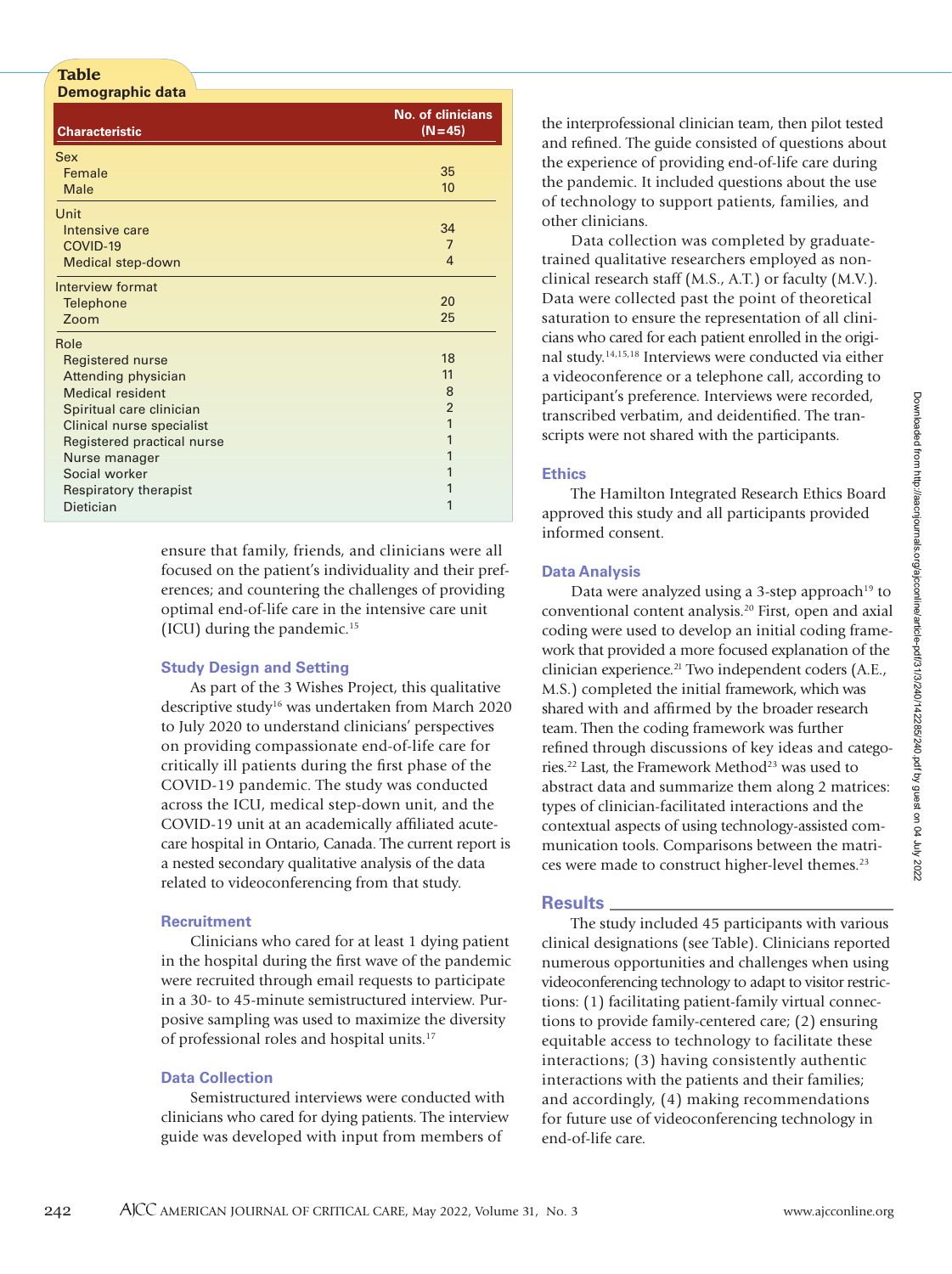# **Virtually Putting the Family in Family-Centered Care**

Clinicians adapted standard bedside interactions by using videoconferencing technology to facilitate family-patient interactions and discussions about the goals of care with patients' families. Patients and their families communicated through iPads that were provided by the hospital and equipped with a Zoom-for-Healthcare account. These interactions were compliant with the Personal Health Information Protection Act. The absence of family at the bedside was perceived as challenging and required telephone calls and virtual visits (videoconferences) to be integrated into the clinician workflow. Clinicians used videoconferencing software to facilitate discussions with families about medical details, prognosis, and goals of care and to provide emotional support. This technology was also used for final goodbyes:

> They had a session where they said their goodbyes over FaceTime and then I came in with the respiratory therapist and . . . we took him off the ventilator. (Registered nurse)

To facilitate communication between a patient and their family, clinicians chose the format that best suited the patient's physical and cognitive states. Scheduled synchronous methods included videoconference and telephone calls, which provided real-time interaction between clinicians, families, and patients. Asynchronous methods included prerecorded voice and text messages from a patient's family that were later played to the patient by a clinician. Synchronous virtual visits facilitated interaction in the moment for conscious patients, but one attending physician noted that patients with certain impairments or altered levels of consciousness were not able to benefit fully from this type of communication:

> Given her visual impairment and some hearing impairment, that wouldn't have been a viable option for her. Not to mention, her cognitive impairment whether she would even understand that she's talking to her son through a screen.

Facilitating telephone and videoconference calls between patients and families required time from clinicians. Team members felt that this time could have been spent on other important tasks related to patient care.

> That would be time away, we have to sit by the bedside of one of our patients so that's time away where you're either

watching somebody else's patient or while [the patient is] chatting with family. (Registered nurse)

Despite these challenges, clinicians generally expressed appreciation for having videoconferencing technology to support virtual connections with families and patients. Videoconferencing technology allowed clinicians to mitigate barriers imposed by visitor policies and to connect patients with their families while preventing the spread of infection.

> I think the virtual visits are great especially in this time . . . [because virtual visits] keep [family members] safe versus coming to clinics. (Dietician)

Reflecting on the advantages of virtual visits, some clinicians described these modes of contact as rewarding because they allowed patients and families to feel connected. The absence of families in the hospital during the pandemic underscored the importance of family engagement in improving end-of-life quality and communication.

> I'm now convinced that family members at the bedside improves patients' ability to get better; [allows] people [to talk] through difficult times . . . and then [allows] communication around end of life. (Attending physician)

Other study participants described virtual visits to be the best option available under the circumstances but acknowledged that technology-assisted communication cannot replicate the impact of physical presence and face-to-face interactions, particularly for end-of-life care.

# **Inequitable Access and Use of Videoconferencing Technology**

Clinicians reported various enablers and barriers to accessing and using technology, including limited availability of devices and varying degrees of technological literacy.

Clinicians reported issues of availability and access at the hospital and for families at home. At the beginning of the pandemic, there were not enough devices to facilitate regular contact with patients and families. In response, more iPads were quickly made available within the hospital. Many clinicians reported that facilitating these calls was sometimes time-consuming, as clinicians were required to locate and set up iPads as well as coordinate with colleagues. These factors limited clinicians' ability to conduct frequent virtual visits, a result that a medical resident described as "a disservice to the patients."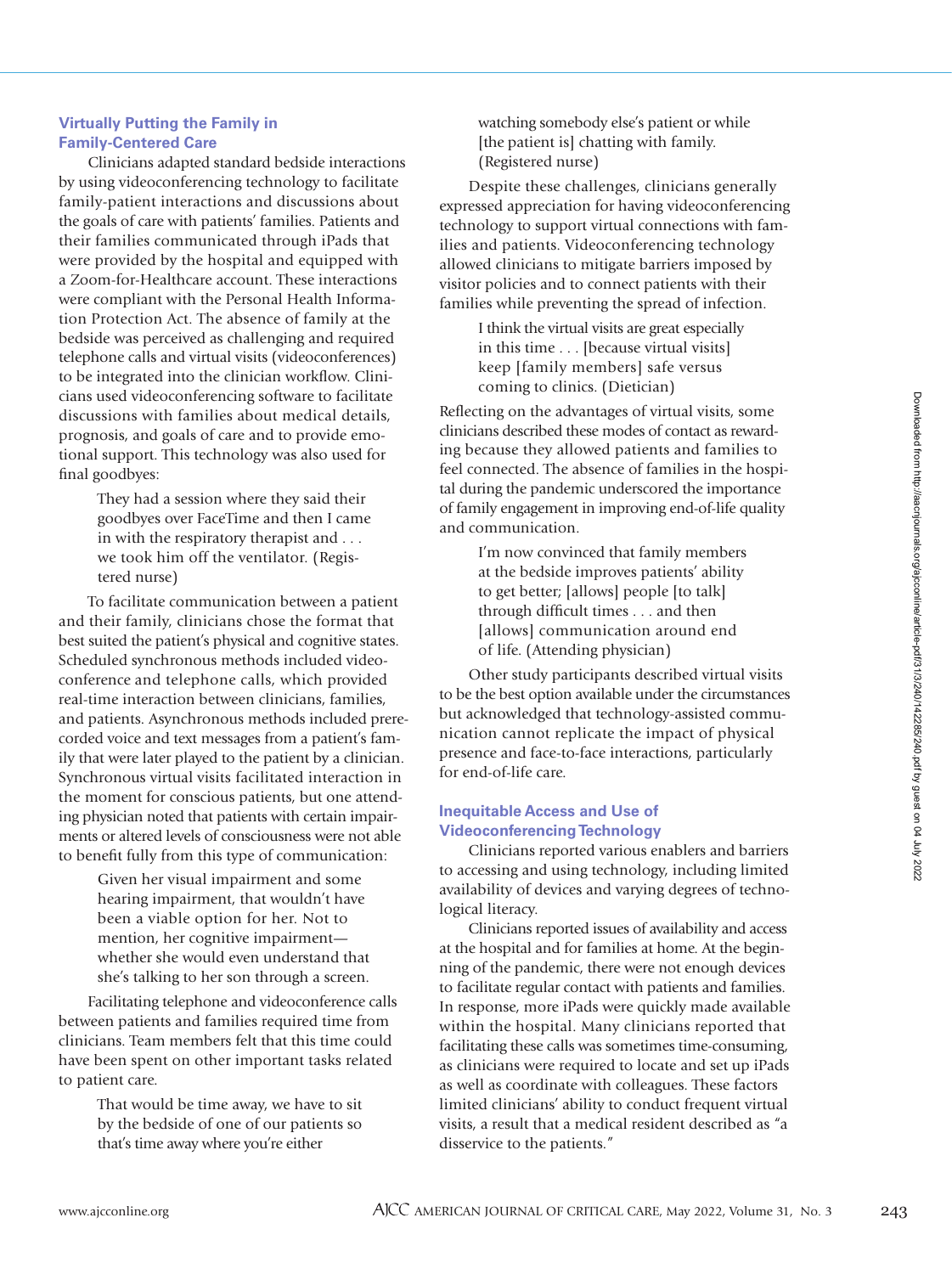In their homes, some family members either had no access to a device or had access only to technology that was too old to support videoconferencing. Other family members had devices that allowed videoconferencing but had insufficient technical skills; for these family members, clinicians sometimes needed to put forth great effort to facilitate virtual visits. When remote coaching was provided by clinicians, it was not always successful.

> Helping [patient's daughter] to set up the Zoom calls was quite difficult . . . we were trying to set up Zoom on her iPad . . . she was struggling so much setting it up. (Registered practical nurse)

**Authenticity of Technology-Assisted Interactions**

Clinicians described difficulty giving nonverbal cues during virtual interactions. Other challenges included ethical concerns about unconscious

Clinicians were reluctant to replace face-to-face interactions with virtual communication when not necessary.

patients participating in virtual visits and feelings of intrusion in private patient-family moments.

Compared with videoconferences, telephone interactions with family members were perceived to be less satisfactory for patient vis-

its and clinical decision-making because nonverbal cues were harder to perceive and process. Clinicians generally preferred virtual visits because they enabled visual cues that were considered beneficial for building trust and rapport with patients' families.

> When you're talking, like Zooming here, when you're talking to somebody face to face [via videoconference], even if it's a nurse, you're reading [the] other [person's] body language. You're feeling like you can put a face to a name and that draws you into more of a trust[ing] and less of a helpless feeling. (Registered nurse)

While recognizing the value of virtual visits, clinicians described missing physical touch and other forms of nonverbal communication.

> The eye contact, the touch, human touch is not there through technology. (Registered nurse)

Authentic interactions through videoconferencing were disrupted by technical challenges such as technical lag, audio problems, unstable internet

connection, and other difficulties with softwarespecific features of videoconferencing.

> One of the problems was that the [virtual Zoom] background of the iPad was stuck on outer space. That was unfortunate, but the son was really understanding. (Registered nurse)

Some patients did not have the physical or cognitive ability to hold the device on their own during a virtual visit, so a clinician would assist. Holding the device and being present in the background during the visit raised concerns among some clinicians about intruding on patients' personal moments with their families. Clinicians specifically expressed distress about hindering the patient's freedom to communicate their emotions with their families.

> A lot of times there are others in the room . . . there's constraint on being open emotionally. I find that difficult during this period of time. (Registered nurse)

During virtual visits, clinicians witnessed some family members becoming distressed when seeing their loved one with tubes in their mouth and nose, and concerns were raised about whether some unconscious patients would feel comfortable being seen on video. For one conscious patient who was able to communicate, an attending physician reported having to prematurely end a virtual family visit because the patient felt "embarrassed about [their] appearance" and said that they "didn't want to be remembered like that."

# **Suggestions on Future Implementation of Videoconferencing Technology**

Clinicians discussed their perspectives on using videoconferencing technology in the near future and after the pandemic ends. Many expressed a need to improve access to videoconferencing technology. Several clinicians made recommendations that they felt would ensure that interactions were as meaningful as possible: increasing the availability and use of videoconferencing technology, explicitly scheduling more frequent and longer virtual visits, training staff on issues related to virtual visits, and preparing patients and their families for these visits. One clinician recommended assigning dedicated personnel to assist with the logistics of conducting virtual visits, a suggestion that was adopted later in the pandemic.

> Maybe a representative, superuser of Zoom that is on the unit who can help set up more Zoom meetings, because there's some patients who only get 1,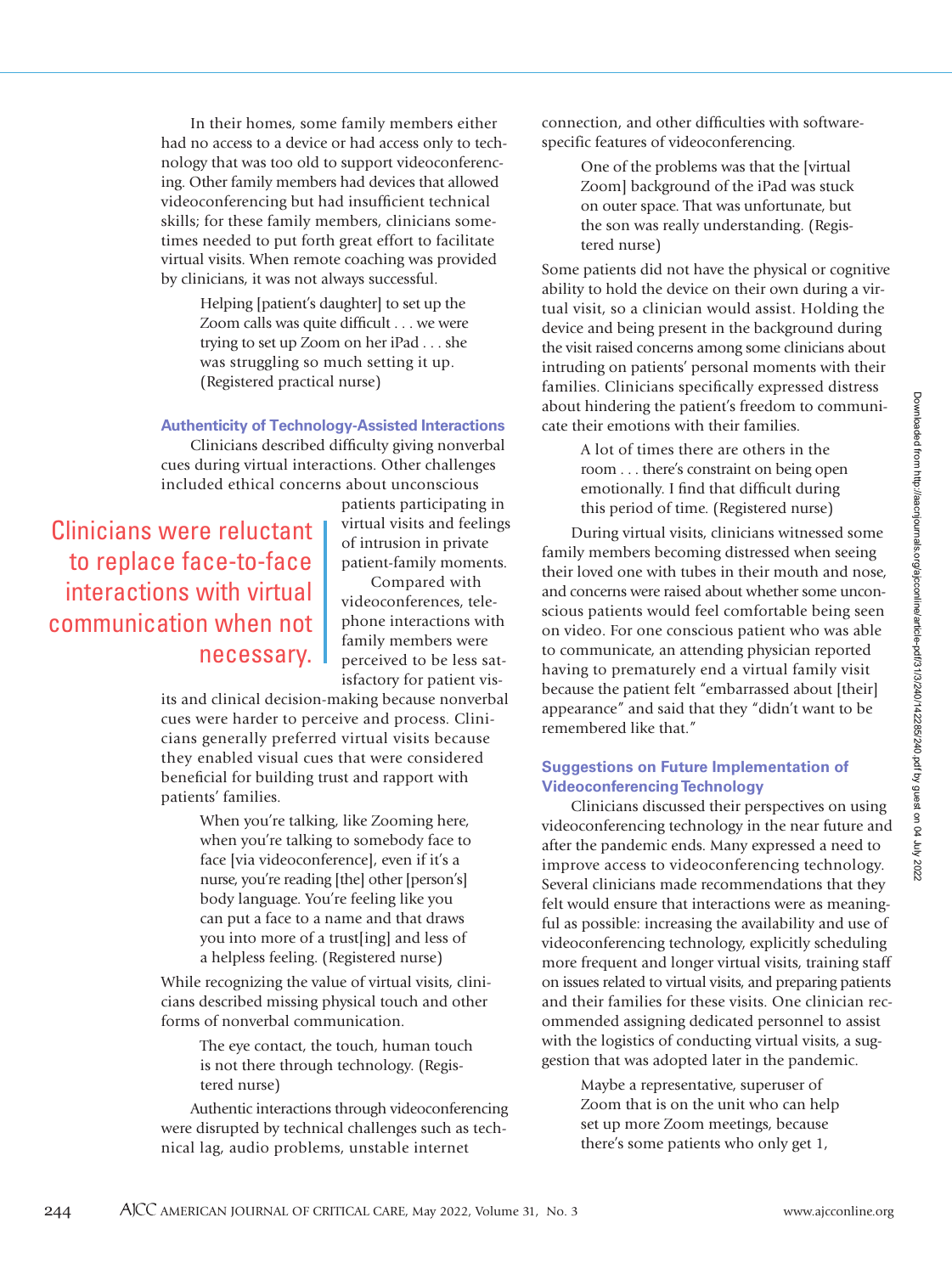once a week for 15 minutes; that's just not enough. (Registered nurse)

Clinicians expressed that videoconferencing would be useful even after the pandemic to allow participation from distant family members near the end of the patient's life.

> There's lots of families that can't drive or live far away, the virtual visits are a great idea so I'm hoping that we continue to do that, especially for families that are overseas. (Registered nurse)

# **Discussion**

This study investigated clinicians' experiences with videoconferencing technology when caring for dying patients during the pandemic. Clinicians used videoconferencing technology to combat patients' isolation, virtually create family presence at the patient's bedside, describe patients' trajectories, discuss patients' prognosis, and conduct goal-of-care conversations. These functions are key to building rapport, delivering holistic patient care, and ensuring that interventions are aligned with a patient's preferences and values, especially with respect to their present and predicted quality of life.24-26 Furthermore, enabling patient-family communication is important for addressing the psychological and spiritual needs of patients dying in isolation<sup>25,27</sup> and the psychological well-being of families.28

Clinicians in the study highlighted the need for and the importance of effective communication with patients and families in building trust and providing proper patient care. Similar results have been found in other studies: effective communication helps build rapport between clinicians, families, and patients and hence is an essential part of palliative care.<sup>29,30</sup> Establishing rapport between a clinician and a patient enhances communication and fosters connection, allowing the clinicians to become more involved in the patient's care journey.31-33 In the current study, end-of-life communication often occurred through virtual visits, which clinicians preferred over telephone calls because of the visual dimension that was added to the interaction. The visual component was particularly valuable for our clinicians to understand nonverbal cues and establish trust with families. This finding mirrors that of another study, although in that study, clinicians still reported difficulties in observing nonverbal cues and establishing rapport, while patients either favored or were neutral toward videoconferencing.34 Regardless of the degree to which technology can allow human interaction without

the parties being in the same room, clinicians in our study emphasized their reluctance to replace face-to-face interactions with virtual communication when not strictly necessary.

Despite the benefits of using videoconferencing technology, our study demonstrated that optimal implementation was hindered by inequitable access to technology, technical difficulties, clinician workload, and coordination of personnel and resources. These challenges are not unique to the 3 hospital wards in this study.<sup>35</sup> For example, other studies have shown that technical challenges such as audio quality and poor internet connections disrupted the flow and quality of communication,<sup>36</sup> decreased engagement, caused frustration,<sup>36</sup> challenged relationship building, $37$  and consequently have led to an overall negative perception of using videoconferencing technology among clinicians.<sup>38</sup> These challenges may be overcome with proper training and workflow integration. In our study, clinician recommendations for dedicating personnel to support virtual visits align with other recommendations to involve telehealth champions in improving video communication services.39-41

Participants in our study did not raise significant concerns about confidentiality and information security when discussing personal health information virtually. However, in other studies, authors have reported risks in the exchange of confidential health care information through free video communication platforms.42 Our study's clinicians mitigated such risks by using videoconferencing platforms that were compliant with the Personal Health Information Protection Act. Considering the importance of informing patients regarding the nature of virtual visits, Wong and colleagues advise that informed consent should be obtained from the patient or their substitute decision maker before connecting virtually.43 The participants in our study were also conflicted about the necessity of their presence to facilitate virtual interaction with family members, often remarking that it felt intrusive.

Participants noticed that without regular visits between patients and their family members, family members did not view progressive decline and may not have anticipated the severity of the patient's condition. Furthermore, clinicians often did not have the opportunity to explain and show the full view of the patient and their room as they typically would during in-person visits because videoconferencing technology can create a segregated view of the setting.44 Without regular in-person visits and with the often limited visibility of patients on video, family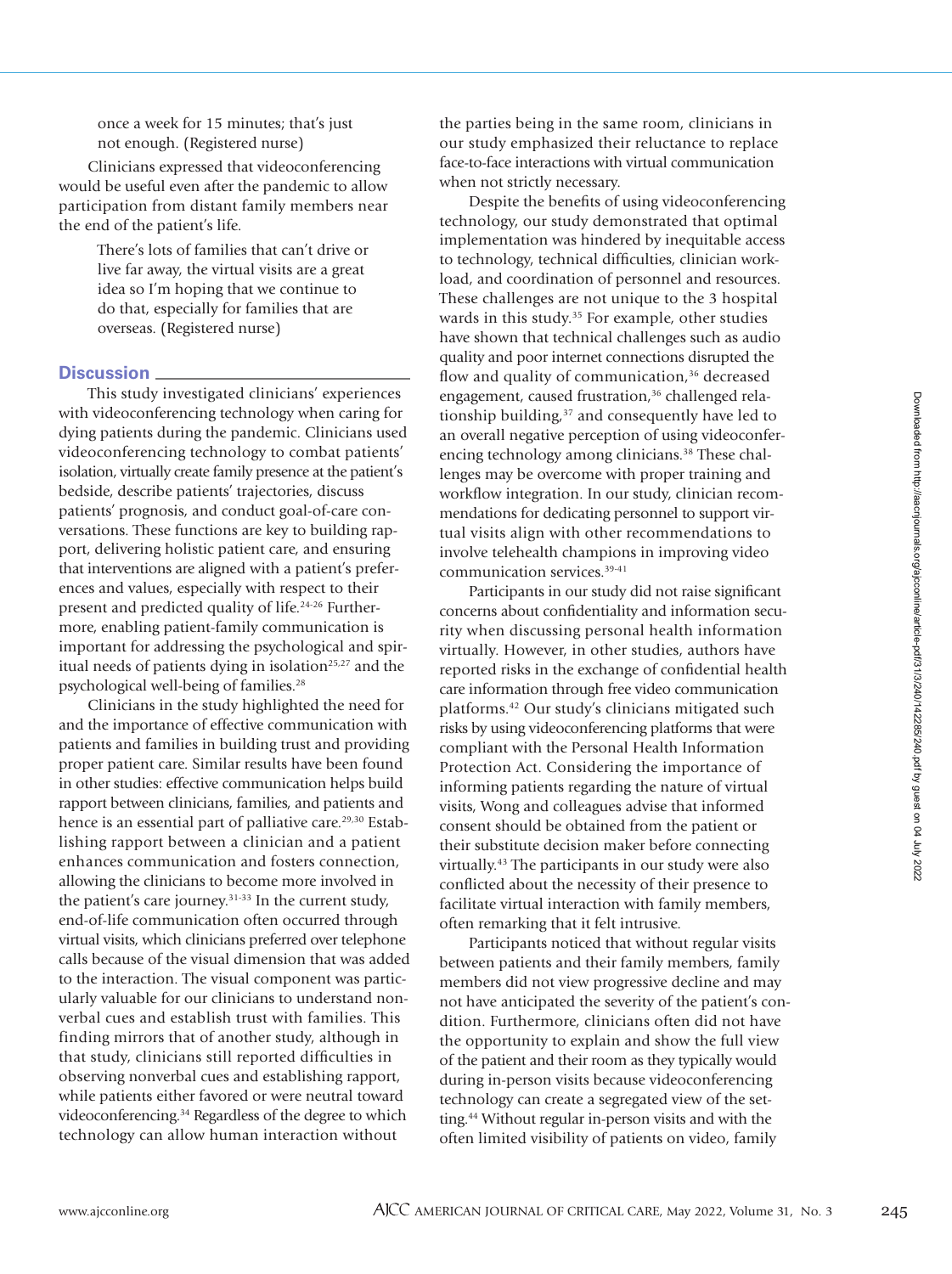members were sometimes emotionally unprepared for the altered appearance of their critically ill loved ones.44 By describing the patient's condition in advance and using empathetic statements, clinicians can prepare family members before establishing a virtual connection.45

Because conveying empathy without using physical gestures can be challenging, various nonverbal gestures are recommended to express empathy during difficult conversations on virtual platforms. Nonverbal behaviors include maintaining eye contact through the camera, leaning in, nodding one's head while listening, and placing one's hands over one's own chest.46,47 Suggestions for conveying empathy verbally include the use of "I wish" statements, such as "I wish that we could all be together in person right now."46 When genuinely used, these actions are reported to help clinicians connect on a personal level during virtual visits with patients and their families.47

# **Limitations**

Because recruitment was restricted to a single hospital center located in a large urban academic environment, the findings might not be transferable to other settings.<sup>48</sup> Also, the study was conducted during the first wave of COVID-19; clinician experiences later in the pandemic may differ. The transfer of patients across hospital systems increased the distance between patients and families; nonetheless, over time, visitor restrictions were relaxed, personnel such as social workers were redeployed to acute care settings to assist, and videoconferencing devices became more familiar and more available in the hospital. The breadth of perspectives was limited as participants were primarily nurses or physicians. Perspectives from patients, patients' families, other health care professionals, and companies that design videoconferencing technologies should be included in future studies investigating use of videoconferencing in health care settings.<sup>49</sup> Future videoconferencing research could also explore privacy and security concerns, economic implications, socioeconomic or linguistic barriers, and information technology infrastructure in hospital or hospice settings.<sup>46,50-52</sup>

# **Conclusions**

The COVID-19 pandemic has presented clinicians with the opportunity to modify communication strategies for providing end-of-life care to dying patients and their families. When IPAC policies prohibited families from being present at the bedside, clinicianfacilitated virtual interactions enabled families to

transcend the walls of the ICU and participate in important patient-family interactions, such as discussing end-of-life care and providing emotional support to their loved ones. In doing so, clinicians were able to connect families with their dying loved ones throughout their hospital stay, including during their final moments. Clinicians also experienced challenges with using and providing access to videoconferencing technology when caring for dying patients. In this study, we gathered clinician experiences and recommendations about videoconferencing; this information can be used to shape policies for using videoconferencing to provide high-quality end-of-life care in the future, including during public health crises.

### ACKNOWLEDGMENTS

We acknowledge and thank the patients and families for the privilege of caring for them during the pandemic. We are grateful to spiritual care clinicians Felida Toledo and Daryl Meijer; social workers Aji John, Chelsea Brown, Heather Clark, and Nishani Ramanathan; and many other clinicians who facilitated the connections described herein.

### FINANCIAL DISCLOSURES

The study was funded by the Canadian Institutes of Health Research and Canadian Critical Care Trials Group Research Coordinator Fund.

### **SEE ALSO**

For more about virtual visitation during COVID-19, visit the AACN Advanced Critical Care website, **www.aacnacconline.org**, and read the article by Copley and Morley, "Virtual Visitation and Microethical Decision-making in the Intensive Care Unit During COVID-19" (Winter 2021).

### REFERENCES

- 1. Wakam GK, Montgomery JR, Biesterveld BE, Brown CS. Not dying alone—modern compassionate care in the Covid-19 pandemic. N Engl J Med. 2020;382(24):e88. doi:10.1056/ NEJMp2007781
- 2. Rangel JC, Ranade S, Sutcliffe P, Mykhalovskiy E, Gastaldo D, Eakin J. COVID-19 policy measures-advocating for the inclusion of the social determinants of health in modelling and decision making. Good Clin Pract J. 2020;26(4):1078-1080.
- 3. Fiest KM, Krewulak K, Hiploylee C, et al. An environmental scan of visitation policies in Canadian intensive care units during the first wave of the COVID-19 pandemic. J Can Anesth. 2021:1-11.
- 4. Kanaris C. Moral distress in the intensive care unit during the pandemic: the burden of dying alone. Intensive Care Med. 2020;47:141-143.
- 5. Yardley S, Rolph M. Death and dying during the pandemic. BMJ. 2020;369:m1272.
- 6. Marra A, Buonanno P, Vargas M, Iacovazzo C, Ely EW, Servillo G. How COVID-19 pandemic changed our communication with families: losing nonverbal cues. Crit Care. 2020; 24(1):297.
- 7. Greenhalgh T, Wherton J, Shaw S, Morrison C. Video consultations for COVID-19. BMJ. 2020;368:m998.
- 8. Bokolo AJ. Use of telemedicine and virtual care for remote treatment in response to COVID-19 pandemic. J Med Sys. 2020;44:132.
- 9. Hennemann-Krause L, Lopes AJ, Araujo JA, Petersen EM, Nunes RA. The assessment of telemedicine to support outpatient palliative care in advanced cancer. Palliat Support Care. 2015;13(4):1025-1030.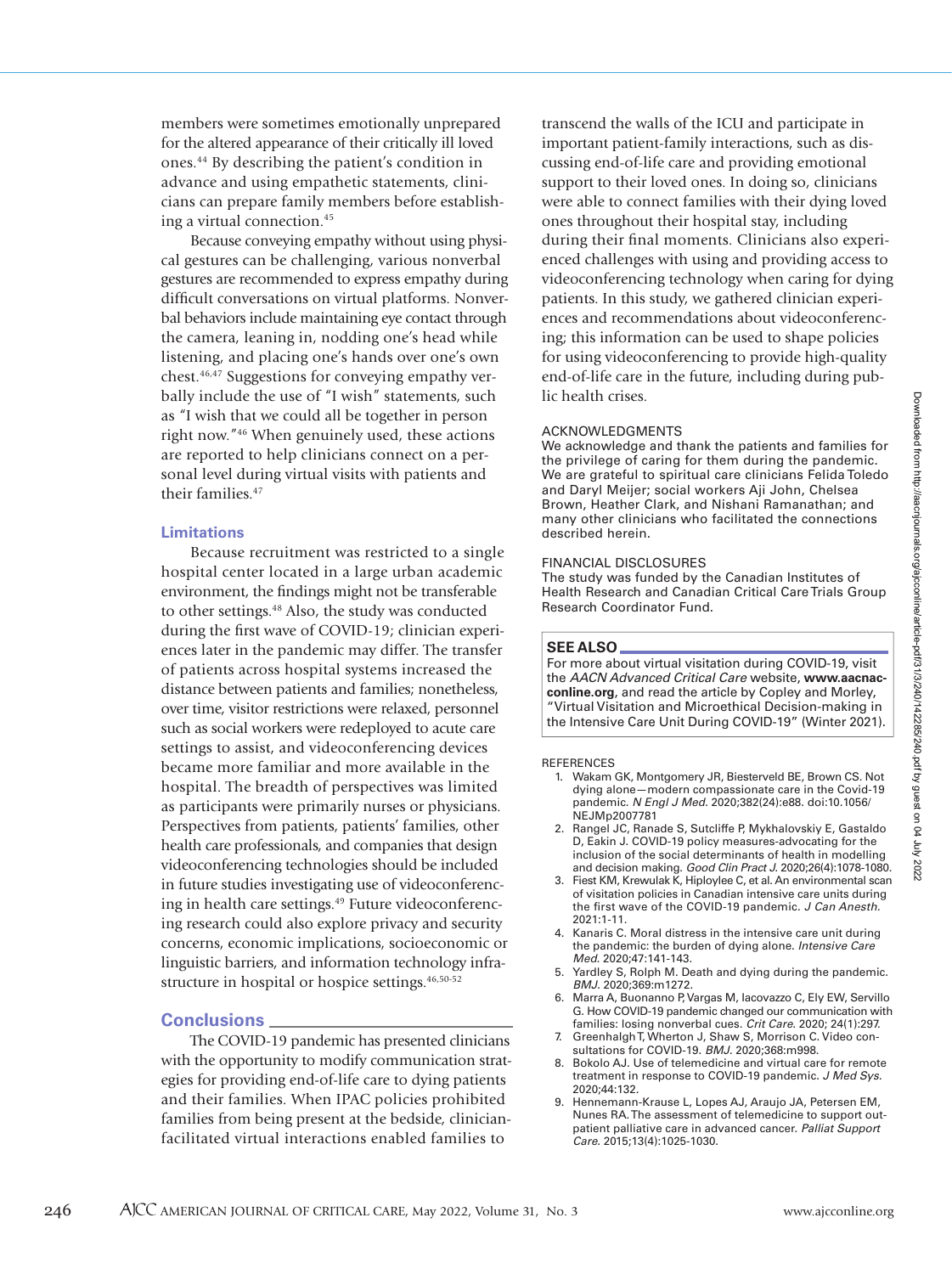- 10. Murray E, Burns J, See TS, Nazareth I. Interactive health communication applications for people with chronic disease. Cochrane Database Syst Rev. 2005;19(4):CD004274.
- 11. Read Paul L, Salmon C, Sinnarajah A, Spice R. Web-based videoconferencing for rural palliative care consultation with elderly patients at home. Support Care Cancer. 2019; 27(9):3321-3330.
- 12. Smith AC, Bensink M, Armfield N, Stillman J, Caffery L. Telemedicine and rural health care applications. J Postgrad Med. 2005;51(4):286-293.
- 13. Smith T. A long way from home: access to cancer care for rural Australians. Radiography. 2012;18(1):38-42.
- 14. Vanstone M, Neville TH, Clarke FJ, et al. Compassionate endof-life: mixed-methods multisite evaluation of the 3 wishes project. Ann Intern Med. 2020;172(1):1-12. doi:10.7326/M19-243
- 15. Cook DJ, Takaoka A, Hoad N, et al. Clinician perspectives on caring for dying patients during the pandemic: a mixed-methods study. Ann Intern Med. 2021;174(4):493-501. doi:10.7326/M20-6943
- 16. Sandelowski M. Whatever happened to qualitative description? Res Nurs Health. 2000;23(4):334-340. Creswell JW, Plano Clark VL. Designing and Conducting
- Mixed Methods Research. 2nd ed. Sage Publications; 2011. 18. Saunders B, Sim J, Kingstone T, et al. Saturation in qualita-
- tive research: exploring its conceptualization and operationalization. Qual Quant. 2018;52(4):1893-1907.
- 19. Elo S, Kyngäs H. The qualitative content analysis process. J Adv Nurs. 2008;62(1):107-115.
- 20. Hsieh HF, Shannon SE. Three approaches to qualitative content analysis. Qual Health Res. 2005;15(9):1277-1288. 21. Strauss A, Corbin, J. Basics of Qualitative Research. 2nd ed.
- Sage Publications; 1998.
- 22. Lincoln YS, Guba EG. Naturalistic Inquiry. Sage; 1985. 23. Gale NK, Heath G, Cameron E, Rashid S, Redwood S. Using the framework method for the analysis of qualitative data in multi-disciplinary health research. BMC Med Res Methodol. 2013;13:117.
- 24. Azoulay E, Kentish-Barnes N. A 5-point strategy for improved connection with relatives of critically ill patients with COVID-19. Lancet Respir Med. 2020;8(6):e52. doi:10.1016/ S2213-2600(20)30223-X
- 25. Davidson JE, Aslakson RA, Long AC. Guidelines for familycentered care in the neonatal, pediatric, and adult ICU. Crit Care Med. 2017;45:103-128.
- 26. Hurst H, Griffiths J, Hunt C, Martinez E. A realist evaluation of the implementation of open visiting in an acute care setting for older people. BMC Health Serv Res. 2019;19:867.
- Galbadage T, Peterson BM, Wang DC, Wang JS, Gunasekera RS. Biopsychosocial and spiritual implications of patients with COVID-19 dying in isolation. Front Psychol. 2020;11: 588623. doi:10.3389/fpsyg.2020.588623
- 28. Ashana DC, Cox CE. Providing family-centered intensive care unit care without family presence—human connection in the time of COVID-19. JAMA Netw Open. 2021;4(6):e2113452. doi:10.1001/jamanetworkopen.2021.13452
- 29. Johnston B, Kidd L, Wengstrom Y. An evaluation of the use of telehealth within palliative care settings across Scotland. Palliat Med. 2011;26(2):152-161.
- 30. Middleton-Green L, Gadoud A, Norris B, et al. "A Friend in the Corner": supporting people at home in the last year of life via telephone and video consultation—an evaluation. BMJ Support Palliat Care. 2016;9(4) :e26. doi:10.1136/bmjspcare-2015-001016
- 31. Mast MS. On the importance of nonverbal communication in the physician-patient interaction. Patient Educ Couns. 2007;67(3):315-318.
- 32. Schmidt KL, Gentry A, Monin JK. Demonstration of facial communication of emotion through telehospice videophone contact. Telemed J E Health. 2011;17(5):399-401.
- 33. van Gurp J, van Selm M, Vissers K, van Leeuwen E, Hasselaar J. How outpatient palliative care teleconsultation facilitates empathic patient-professional relationships: a qualitative study. PLoS One. 2015;10(4):e0124387. doi:10.1371/journal. pone.0124387
- 34. Eastman P, Dowd A, White J, Carter J, Ely M. Telehealth: rapid adoption in community palliative care due to COVID-19: patient and professional evaluation. BMJ Support Palliat Care. Published online June 23, 2021. doi:10.1136/ bmjspcare-2021-002987
- 35. Wherton J, Shaw S, Papoutsi C, Seuren L, Greenhalgh T. Guidance on the introduction and use of video consultations during COVID-19: important lessons from qualitative research. BMJ Leader. 2020;4:120-123.
- 36. Oliver DA. Caregiver evaluation of the ACTIVE intervention: "It was like we were sitting at the table with everyone."  $A m$ J Hosp Palliat Care. 2014;31(4):444-453.
- 37. Henry BW, Block DE, Ciesla JR, McGowan BA, Vozenilek JA. Clinician behaviors in telehealth care delivery: a systematic review. Adv Health Sci Educ Theory Pract. 2017;22:869-888.
- 38. Day M, Demiris G, Oliver DP, Courtney K, Hensel B. Exploring underutilization of videophones in hospice settings. Telemed J E Health. 2007;13(1):25-31.
- 39. Funderskov KF, Danbjørg DB, Jess M, et al. Telemedicine in specialised palliative care: healthcare professionals' and their perspectives on video consultations—a qualitative study. J Clin Nurs. 2019;28:3966-3976.
- 40. Wade V, Eliott, J. The role of the champion in telehealth service development: a qualitative analysis. J Telemed Telecare. 2012;18(8):490-492.
- 41. James HM, Papoutsi C, Wherton J, Greenhalgh T, Shaw SE. Spread, scale-up, and sustainability of video consulting in health care: systematic review and synthesis guided by the NASSS framework. J Med Internet Res. 2021;23(1):e23775. doi:10.2196/23775
- 42. Hall JL, McGraw D. For telehealth to succeed, privacy and security risks must be identified and addressed. Health Aff. 2014;33:216-221.
- 43. Wong A, Bhyat R, Srivastava S, Lomax LB, Appireddy R. Patient care during the COVID-19 pandemic: use of virtual care. J Med Internet Res. 2021;23(1):e20621. doi:10.2196/20621
- 44. Pilosof NP, Barrett M, Oborn E, Barkai G, Pessach IM, Zimlichman E. Telemedicine implementation in COVID-19 ICU: balancing physician and virtual forms of visibility. HERD. 2021;14(3):34-48.
- 45. Kuntz JG, Kavalieratos D, Esper GJ, et al. Feasibility and acceptability of inpatient palliative care e-family meetings during COVID-19 pandemic. J Pain Symptom Manage. 2020;3(60):e28-e32. doi:10.1016/j.jpainsymman.2020.06.001
- 46. Chua IS, Jackson V, Kamdar M. Webside manner during the COVID-19 pandemic: maintaining human connection during virtual visits. J Palliat Med. 2020;23:1507-1509.
- 47. Stevens SK, Brustad R, Gilbert L, et al. The use of empathic communication during COVID-19 outbreak. J Patient Exp. 2020;7(5):648-652.
- 48. Ricketts TC. The changing nature of rural health care. Annu Rev Public Health. 2000;21:639-657.
- 49. Rose L, Yu L, Casey J, et al. Communication and virtual visiting for families of patients in intensive care during the COVID-19 pandemic: a UK national survey. Ann Am Thorac Soc. 2021;18(10):1685-1692.
- 50. Ortega G, Rodriguez JA, Maurer LR, et al. Telemedicine, COVID-19, and disparities: policy implications. Health Policy Technol. 2020;9(3):368-371.
- 51. Wilcock AD, Rose S, Busch AB, et al. Association between broadband internet availability and telemedicine use. JAMA Intern Med. 2019;179:1580-1582.
- 52. Collier A, Morgan DD, Swetenham K, To TH, Currow DC, Tieman JJ. Implementation of a pilot telehealth programme in community palliative care: a qualitative study of clinicians' perspectives. Palliat Med. 2017;30:409-417.

To purchase electronic or print reprints, contact American Association of Critical-Care Nurses, 27071 Aliso Creek Road, Aliso Viejo, CA 92656. Phone, (800) 899-1712 or (949) 362- 2050 (ext 532); fax, (949) 362-2049; email, reprints@aacn.org.